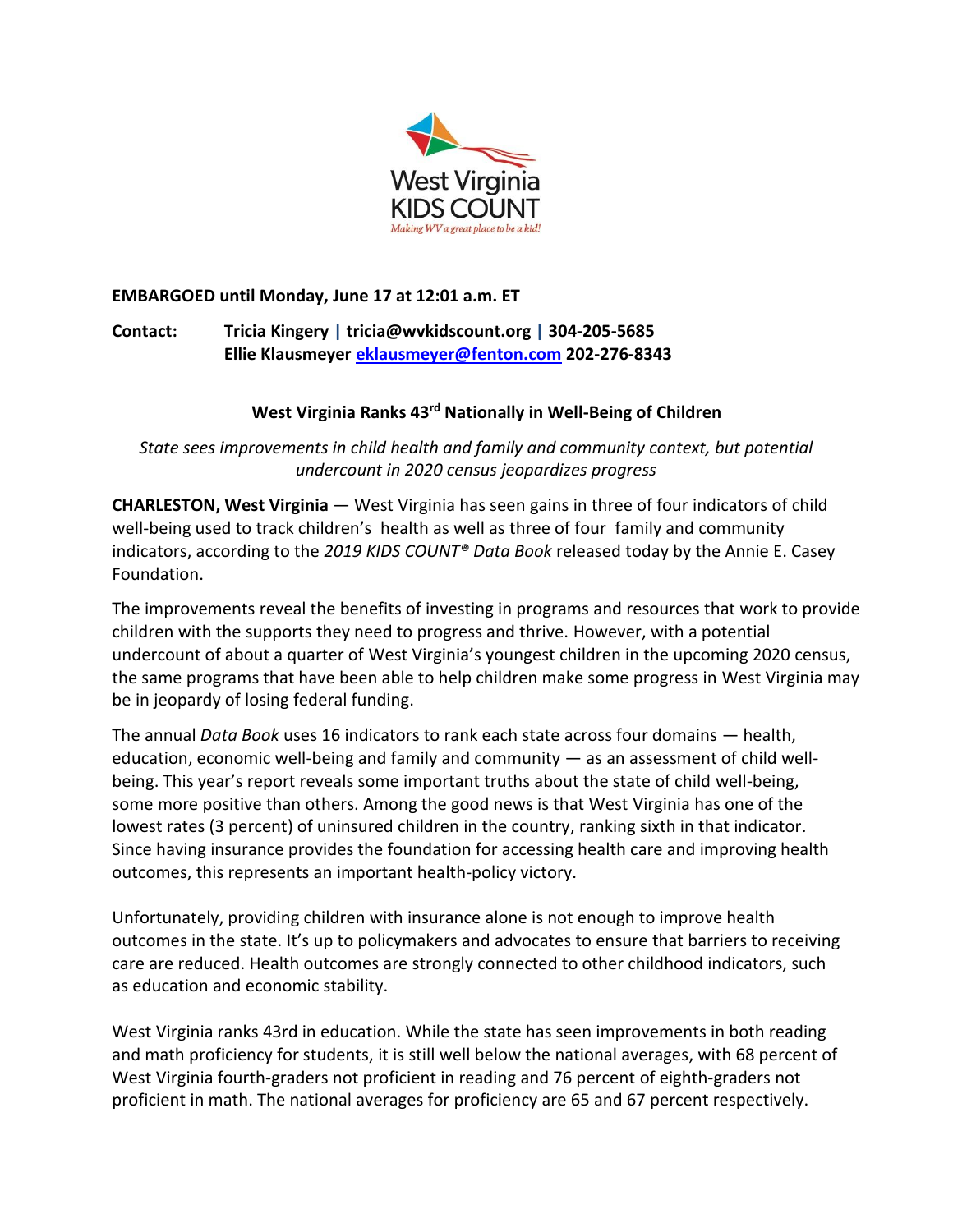Considering the well-known link between education and future well-being, this represents an important area for improvement in West Virginia.

Similarly, children who grow up in financially stable environments have better outcomes in the long run. With just over a quarter of West Virginia's children living in families with incomes below the federal poverty level, one of the highest rates in the country, decision makers need to support programs that connect parents to economic opportunities. West Virginia ranks 48<sup>th</sup> in overall economic well-being for children, dropping one spot from its ranking of 47 in the 2018 *Data Book.* 

#### **Decade of Damage Possible from Inaccurate Census**

Even as West Virginia is seeing some improvements, the prospect of an undercount of the state's young children is concerning.

Approximately 26 percent of West Virginia's young children (under the age of 5) live in hardto-count areas in the state, putting them at risk of being undercounted in the 2020 census. These are children living in rural areas, multi-dwelling homes and other areas throughout the state. In addition, children of color, those living in immigrant families and low-income children are disproportionately undercounted. If missed in the national count, these children and the communities where they live stand to suffer the most if vital programs face reductions in funding.

An undercount of young children in the upcoming decennial census would shortchange child well-being over the next decade by putting at risk hundreds of millions of dollars of federal funding for programs that are critical to family stability and opportunity. Roughly 55 major federal programs, including Head Start and the Children's Health Insurance Program, allocate more than \$880 billion a year based on census data.

"Our priority is to ensure that every kid counts in West Virginia," said WV KIDS COUNT Executive Director Tricia Kingery. "An undercount would result in less funding for education, lower access to health care for children and fewer vital supports for working parents to ensure the economic stability of their family."

## **Release Information**

The *2019 KIDS COUNT® Data Book* will be available June 17 at 12:01 a.m. EDT at [www.aecf.org.](http://www.aecf.org/) Additional information is available at [www.aecf.org/databook,](file:///C:/Users/bboughamer/AppData/Local/Microsoft/Windows/INetCache/Content.Outlook/U9MF7906/www.aecf.org/databook) which also contains the most recent national, state and local data on hundreds of indicators of child well-being. Journalists interested in creating maps, graphs and rankings in stories about the *Data Book* can use the KIDS COUNT Data Center at [datacenter.kidscount.org.](http://datacenter.kidscount.org/)

#### **About WV KIDS COUNT**

WV KIDS COUNT is the leading resource for data on child and family well-being in the state. We are a member of the national KIDS COUNT Network, and receive funding from the Annie E. Casey Foundation, as well as state-level foundations, government grants, corporations and individuals.